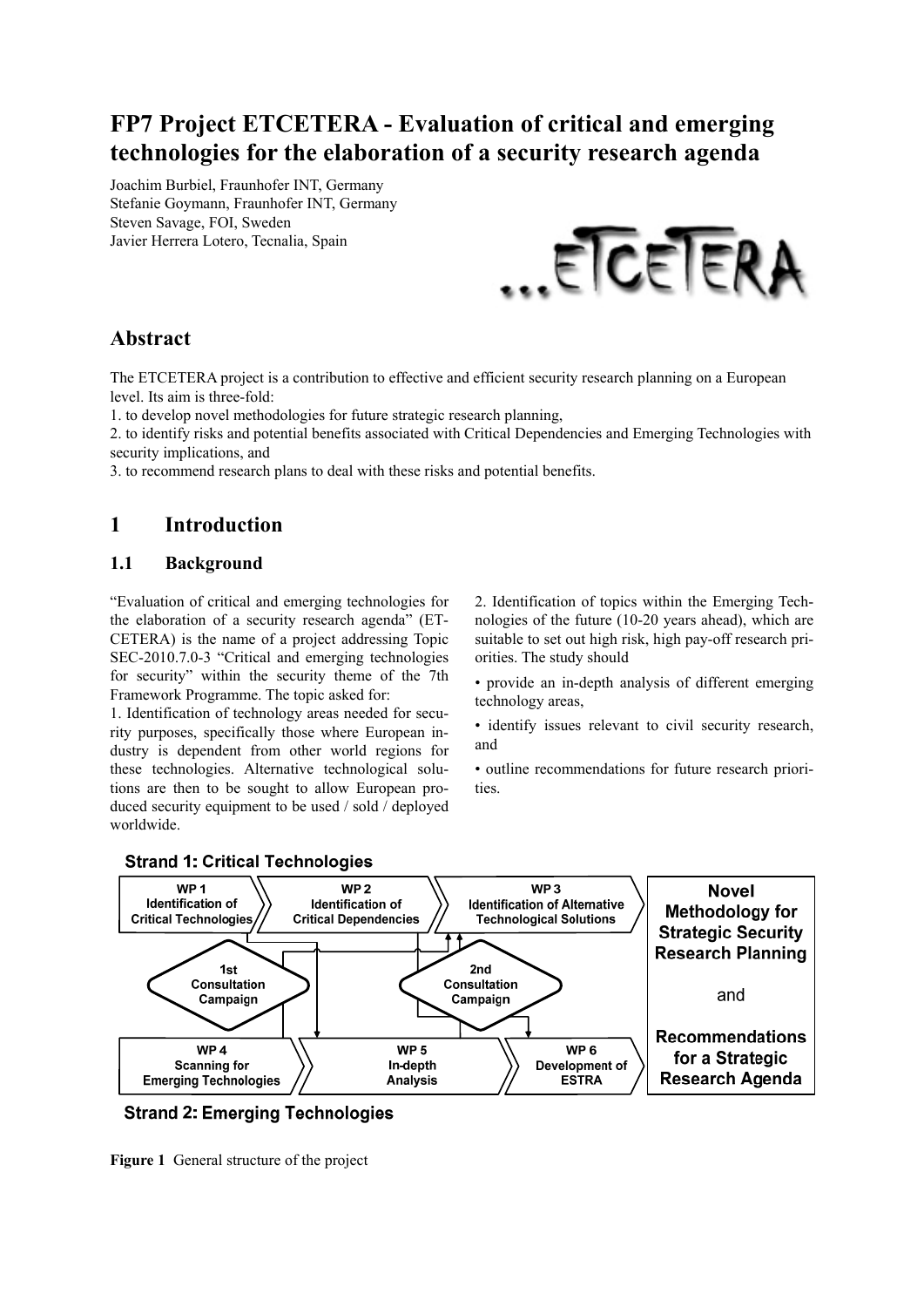#### **1.2 Concept**

The ETCETERA project takes up the two-fold structure of the topic by dealing with the issues "Critical Technologies" and "Emerging Technologies" in two separate but interrelated research strands (see **Figure 1**). Each strand is further divided into three work packages (WP) that will be carried through in a sequential manner. A further work package deals with project management (WP 7). Two Consultation Campaigns will generate input from technical experts, end-users, and public authorities for both strands.

#### **1.3 Goals**

The ETCETERA project is a contribution to effective and efficient security research planning on a European level. Its aim is three-fold:

1. to develop novel methodologies for future strategic research planning (e.g. through synthesis of known methods in WP 4),

2. to identify risks and potential benefits associated with Critical Dependencies and Emerging Technologies with security implications (WP 2 and WP 5), and 3. to recommend a research agenda to deal with these risks and potential benefits (WP 3 and WP 6).

As an example for the development of new methodologies, an approach, similar to the scenario technique, but involving the use of a specifically designed Weighted-bit Assessment Table (WBAM) will be applied in Strand 1 "Critical Technologies" and the 2nd Consultation Campaign. Such a system does not exist yet as an evaluation tool for Critical and Emerging Technologies and thus constitutes a relevant innovation in research planning. Furthermore, the military DTAG method will be adapted to civil security settings. Both methods are aimed to provide a platform for efficient communication between stakeholders of various backgrounds.

Among the methods applied for generating research recommendations, a novel methodology for economical assessment of high risk/high pay-off technologies deserves special notice. It is to be developed by a group of academic and research & technology organisation (RTO) researchers with involvement of industrial specialists that work together for the first time as members of the ETCETERA consortium.

#### **1.4 State of the art**

Thematic planning efforts concerning EU Security Research started with meetings of the Group of Personalities (GoP) in 2003 and 2004. As an outcome, the European Security Research Advisory Board (ES-RAB) was created. In this board, comprising approx. 70 persons and supported by over 300 experts, the foundations of what is now the Security area of the 7th Framework Programme were laid. From September 2007 to September 2009 an even larger programme, the European Security Research and Innovation Forum (ESRIF), aimed at devising a medium- to long-term strategy for European security research.

While these actions were conducted directly by the European Commission (EC), several advisory projects were carried through in a parallel fashion. These were financed by the EC through research and support grants. The first project in this line of development was the Security Network for Technological Research in Europe (SeNTRE, December 2004 to January 2006), that aimed at supporting ESRAB through the provision of expert advice. From January 2007 to May 2008 the STAkeholders platform for supply Chain mapping, market Condition Analysis and Technologies Opportunities (STACCATO) enlarged the efforts of SeNTRE to all 27 member states. It also aimed at creating a network of security technology suppliers and users with the goal of achieving a more integrate European security market. One of the outcomes was the STACCATO Taxonomy, which tried to integrate all security related technologies and capabilities into one systematic framework. The Coordination action on Risks, Evolution of threatS and Context assessment by an Enlarged Network for an r&D rOadmap (CRESCENDO) project was granted as part of the first security research call (Work Programme 2008) and ran from July 2009 to July 2011. Its aim was to collate information from a diversity of expert sources into R&D-roadmaps.

The Security Technology Active Watch (STRAW) project was initiated in October 2008. The aim of this project is to collect information from a variety of stakeholders and to transfer it to the public at large, public authorities, and the research community. While STRAW focussed on the positive aspects of new technologies, Foresight of Evolving Security Threats Posed by Emerging Technologies (FESTOS), which runs from March 2009 to October 2011 looks a their "dark" sides. The results of these projects will be taken into consideration when the ETCETERA project is implemented.

Of course, scanning technologies for security implications is not a purely European effort. As an example, the US Department of Homeland Security features a Science & Technology Directorate. Its mission is to improve homeland security by providing to customers state-of-the-art technology that helps them achieve their missions. It has established a Science and Technology Transition Program to define major research and development needs. Furthermore, the Homeland Security Advanced Research Projects Agency (HSARPA) was established in 2002 to foster the development and adaption of new technologies for security applications.

The security implications of new technologies are of concern to military actors, too. One of the international efforts to deal with Disruptive Technologies is the Disruptive Technologies Assessment Game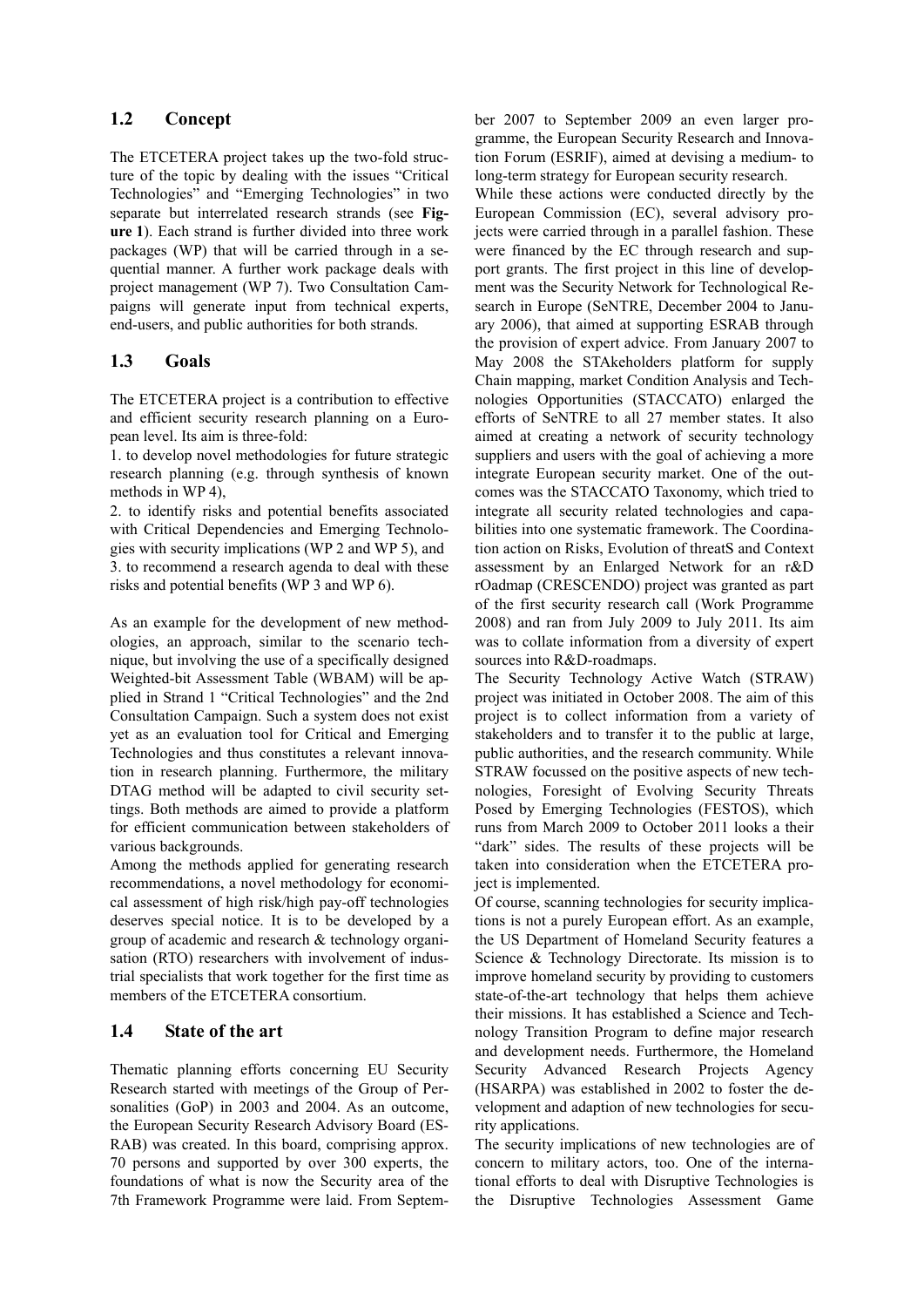(DTAG) conducted by NATO-RTO. Several RTOs of the ETCETERA consortium are involved in this activity, and an approach to adapt this method with a military background to civil security settings is part of the ETCETERA project.

#### **1.5 Consortium partners**

The ETCETERA project will be carried out by a consortium of 14 partners from seven European countries. A core group is constituted by the Fraunhofer Society, FOI and Tecnalia. Further research and technology organisations (RTO) of the consortium are Isdefe, AIT, CEA, TNO, VDI-TZ, and CSSC. This group of RTO is complemented by two industrial partners (Morpho and Ansaldo STS), a university (UDE) and two end-user organisations (SSBF and ComSec).

cation in dual-use technologies, and economic challenges (e.g. shifting production sites, lack of specialisation in EU industry, deficient research orientation, hindering or underdeveloped norms and standards, failing business models). The last work package of Strand 1 (WP 3) will pro-

Those dependencies could be caused by extra-European intellectual property rights (IPR), trade and academic restrictions, restrictions due to high classifi-

pose and prioritise alternative solutions to alleviate the Critical Dependencies identified. In the case of solutions of technological nature, implementation measures, including appropriate research agendas, will be developed.

Strand 1 is associated with the 1st Consultation Campaign which includes five parallel workshops held at five locations and in six languages. The use of local languages is an effort to incorporate the diversity of European working practices by removing language barriers.



**Figure 2** Location of consortium parties

### **2 Description of Work**

#### **2.1 Strand 1: Critical Technologies**

The first research strand (Work Packages 1 to 3) can be envisaged as a collating and analysis exercise (see **Figure 3**).

Starting from all possible technologies, all technologies indispensible for European security now and in the near future will be identified in Work Package 1. This will be achieved through extensive consultations within the consortium and with external experts. The list thus obtained will be validated through an iterative mechanism.

In the second work package (WP 2), the validated list of Critical Technologies will be analysed for Critical Dependencies. Critical Dependencies arise if European industry is not non-dependent in providing critical technologies/systems/capabilities to end-users.



**Figure 3** Outline of Strand 1 "Critical Technologies"

### **2.2 Strand 2: Emerging Technologies**

In the first work package of Strand 2 (WP 4), Emerging Technologies will be scanned for their security implications in 10 to 20 years time. These implications might have the form of high risk/high pay-off opportunities, but also of future threats. Three scanning methods will be performed in a parallel fashion:

• AIT will use bibliometric methods for the survey. A broad range of sources will be electronically exploited to identify relevant information using AIT's Bib-TechMon approach.

• Fraunhofer INT will exploit its broad technological knowledge base which will be supplemented by additional analyses of relevant studies and expert interviews.

• Isdefe will apply its proprietary systematic approach to prepare a further independent list of Emerging Technologies with security implications.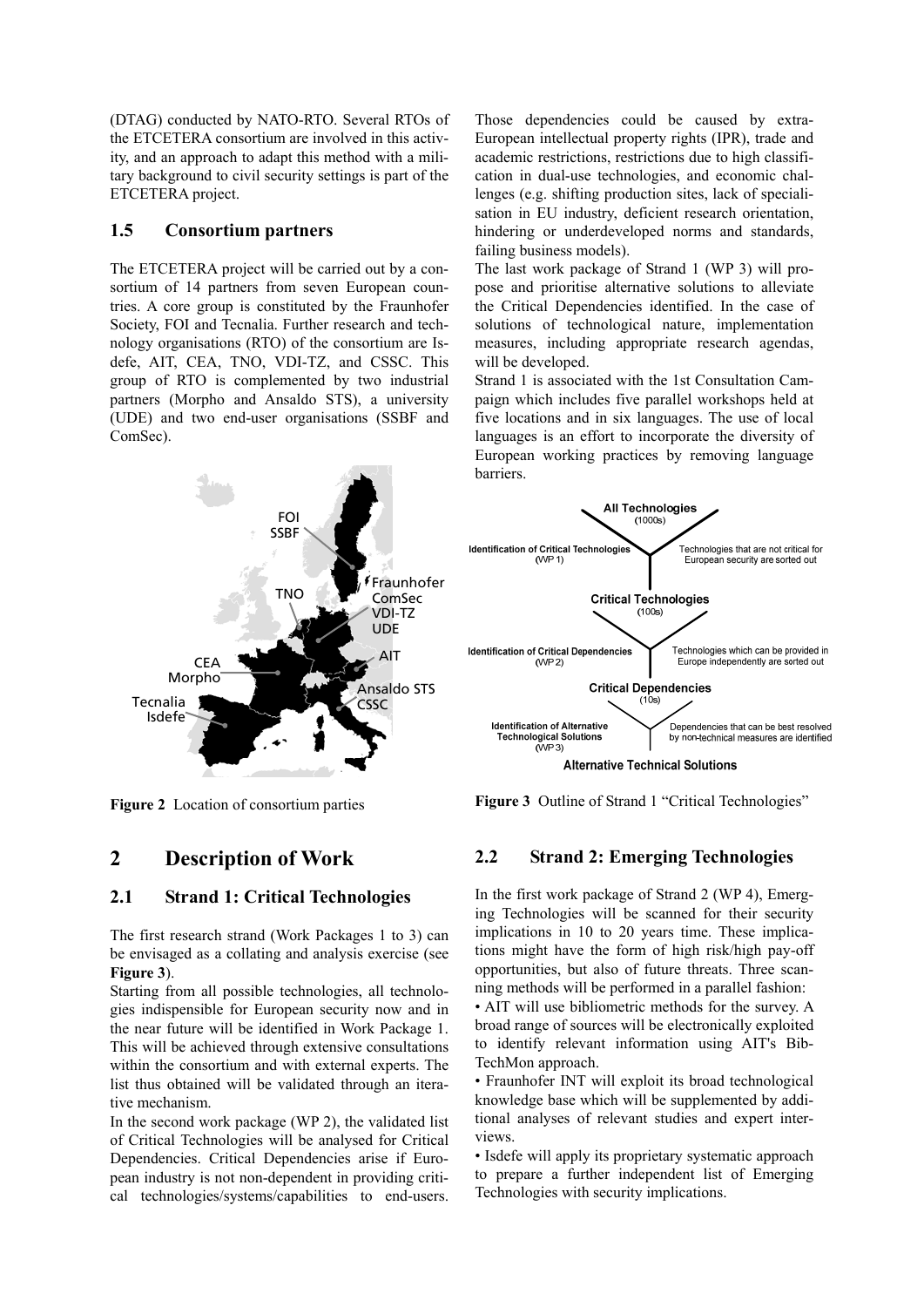A comparative analysis of the results of these three methods will then be performed, leading to the explorative task of developing a novel method for this kind of technology scanning.

Emerging Technologies identified to be most relevant will be further analysed in the second work package of this strand (WP 5). These in-depth analyses will mainly be carried out by experts of consortium members, with external specialists engaged for highly specific input. Furthermore, it is endeavoured to adapt the originally military Disruptive Technology Assessment Game (DTAG) to civil scenarios and to set up an evaluative scenario workshop (2nd Consultation Campaign).

In the last work package of the strand (WP 6) all results on Emerging Technologies will be considered when developing recommendations for an Emerging Security Technology Research Agenda (ESTRA). Measures will be taken to ensure that ESTRA is compatible with existing national and European research strategies. Ethical aspects will also be taken into account.

#### **2.3 Stakeholder recruitment strategy**

The 1st Consultation Campaign includes a double stranded, multi-level strategy for the recruitment of stakeholders (technical experts, industrial suppliers, end-users and public authorities; see **Figure 4**):

• The "push" strategy takes advantage of the knowledge already available at the Consortium Parties, in-

formation available from previous security R&D activities (both by Consortium Parties and other research organisations), and information gained through network analysis methods. Especially the Research and Technology Organisations (RTO) in the consortium can draw from a large pool of technical experts, which ensures that a sufficient number of experts can be recruited by the "push" strategy. A "Fast Lane" allows inclusion of experts identified by these measures for further consultation without going through the questionnaire step.

• The complementary "pull" strategy is a very open approach, using advertising in journals and over professional organisations, and an open internet platform that might well attract technical experts and end-users that would not be reached by research efforts of the European Union by other means. Furthermore, the advertising campaign can be seen as the basis of broad dissemination of information about the ET-CETERA project. On the other side, it is associated with the risk that not enough qualified stakeholders can be recruited.

The combination of "push" and "pull" strategies will deliver a well balanced approach to input from many stakeholders. Some possibilities for stakeholders to get involved are: Approaching consortium parties for inclusion in the "push" strategy, filling out the online questionnaires, and registering with the website. For further information about opportunities for joining the process, please check the project website at http://www.etcetera-project.eu/

### **Push Strategy:**



**Figure 4** Stakeholder recruitment strategy